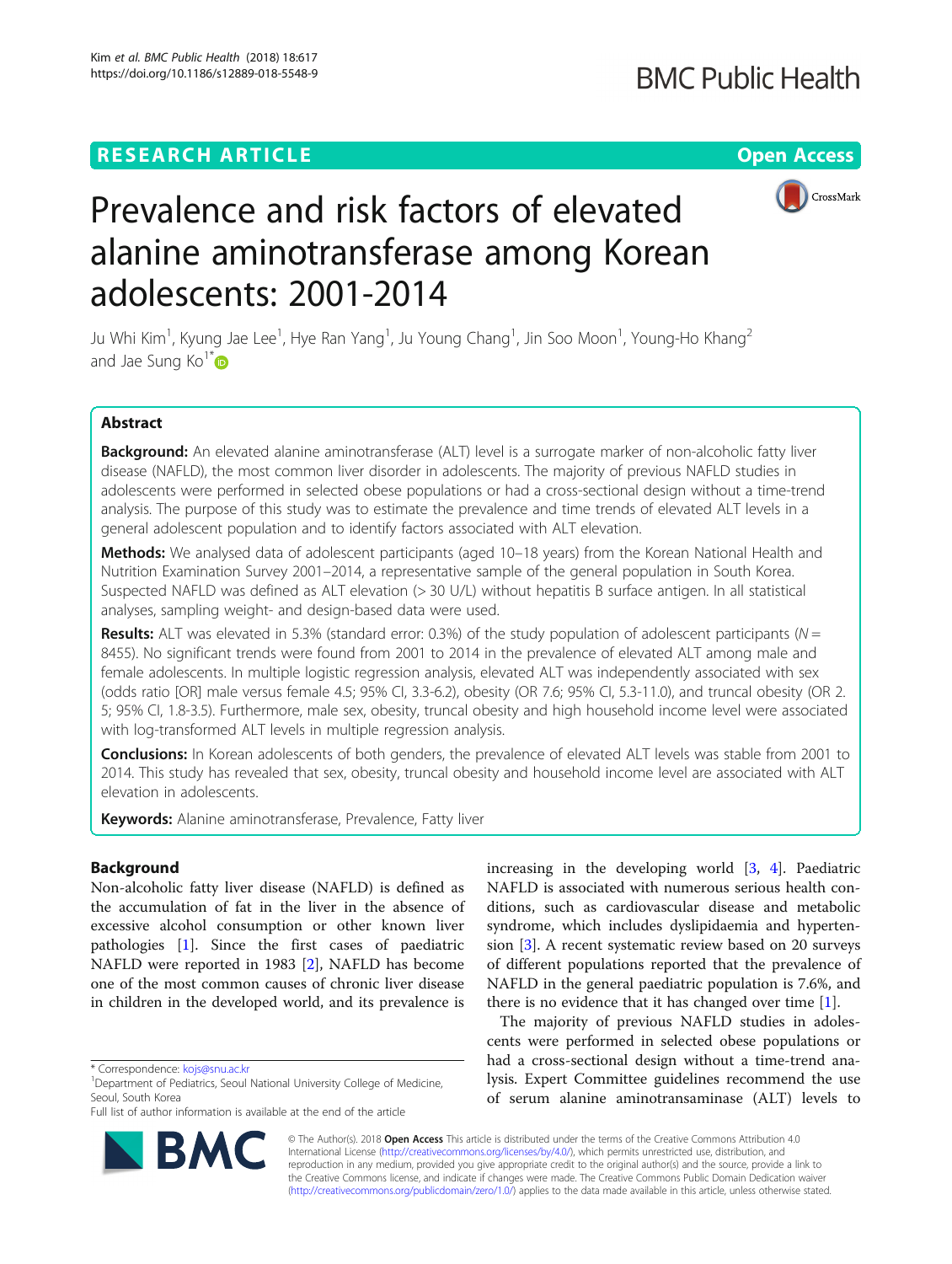screen for NAFLD [\[5](#page-6-0)]. Despite controversies regarding the upper limit of normal (ULN) in children, an elevated ALT level is a common diagnostic criterion for NAFLD, especially in studies of the general population [[3\]](#page-6-0). Liver biopsy, the gold standard for diagnosing NAFLD, is invasive, expensive and impractical as a population-level screening test. Ultrasound imaging, which is noninvasive and relatively inexpensive, is used for the diagnosis of NAFLD in the general population; however, this imaging method is not feasible for determining the NAFLD prevalence in a nationwide survey [\[1](#page-6-0)]. Based on ALT levels, the prevalence of NAFLD in adolescents in the United States increased over the past 20 years [\[5](#page-6-0)]; in Korea, the prevalence was 6.5% in the Korean National Health and Nutrition Examination Survey (KNHANES) 2007-2009 [[6\]](#page-6-0).

In addition, it has been proposed that factors other than obesity and metabolic syndrome are associated with NAFLD [[4\]](#page-6-0). The prevalence of NAFLD among adults is higher in countries with a higher economic status; however, socioeconomic status is inversely associated with elevated ALT levels among adolescents in the United States [\[7](#page-6-0)]. There have been few studies of the associations between NAFLD and socioeconomic factors, such as household income level and parental education level. The purpose of this study was to estimate the prevalence and trend of elevated ALT among Korean adolescents and to identify risk factors, such as socioeconomic factors, to use for NAFLD screening using national data from 2001 to 2014.

# Methods

This study was based on the KNHANES administered by the National Centre for Health Statistics of the Korean Centres for Disease Control and Prevention (KCDC). The cross-sectional survey consisted of health interview, physical examination, and laboratory data from a complex multistage, stratified, clustered probability sample which is designed to be representative of the general Korean population [[8\]](#page-6-0). The KNHANES was conducted beginning in 1998 to evaluate the health and nutritional statuses of adults and children in Korea. The first 3 KNHANES waves were conducted as triennial surveys: KNHANES I (1998), KNHANES II (2001), and KNHANES III (2005). To provide more current national statistics, it was converted to an annual survey from KNHANES IV (2007). Of the about 200,000 geographically defined primary sampling units (PSUs) for the entire country, 192 PSUs were drawn. A PSU consisted of 60 households on average, and 20 were selected as final target households through systematic sampling. Each KNHANES wave contains a new sample of approximately 10,000 individuals. At a mobile examination centre, the interview and physical examination are conducted by trained survey team, including health professionals and supporting staff. The response rate for the KNHANES is targeted at 75% in overall; as an example, the response rate for the 2011 KNHANES was 76.1% for the health interview and examination survey [[8\]](#page-6-0). More information of the design and characteristics about the survey is available at the KNHANES website ([https://knhanes.cdc.go.kr/knhanes/main.do\).](https://knhanes.cdc.go.kr/knhanes/)

We analysed the data for the adolescents (aged 10- 18 years) from the KNHANES 2001-2014 (wave II-VI), a representative sample of the general Korean population. We excluded data from KNHANES wave I (1998), which had several limitations, such as overestimated rates of diabetes mellitus due to sampling error. To explain differential probabilities of selection and non-response, we included sample weights in the estimation procedures of the analyses. To analyse the annual prevalence and its trend, the weighted data were subsequently modified to represent the Korean population aged 10 to 18 years, as estimated by the Korean Census in 2005. KCDC obtained informed consent from all the participants, and the Institutional Review Board of the KCDC approved the protocol for the KNHANES.

# Definition of elevated ALT

In the KNHANES, serum samples were analysed at a central certified laboratory. Plasma concentrations of ALT and other parameters were measured by an autoanalyser. An elevated ALT level was defined as > 30 U/L, which is the value used in previous studies on adolescents [[7](#page-6-0)]. We also conducted a repeat analysis using the 97.5th percentile for ALT (33 U/L for male adolescents and 25 U/L for female adolescents), as suggested by a recent report based on KNHANES data [[6\]](#page-6-0).

# Other variables

To determine factors related to ALT elevation, we used socio-economic information, demographic information and anthropometric measures as variables. The KNHANES health interview questionnaire consist of information provided by an adult respondent aged 19 years or older from a sampled household and contains household and individual components. We collected data on sex, residency (e.g., urban or rural), age (i.e., years), household income and parental education level to define the subgroup at high risk for ALT elevation. Quartiles of household income were provided by the KNHANES data. Parental educational levels were divided into middle school or lower, high school, and university or higher. We also merged the data for each parent to ascertain the parental education level, which has been included in the KNHANES protocol since 2007.

All health examinations were conducted by trained medical staff according to standardized protocols. Measurements of body weight, height, and waist circumference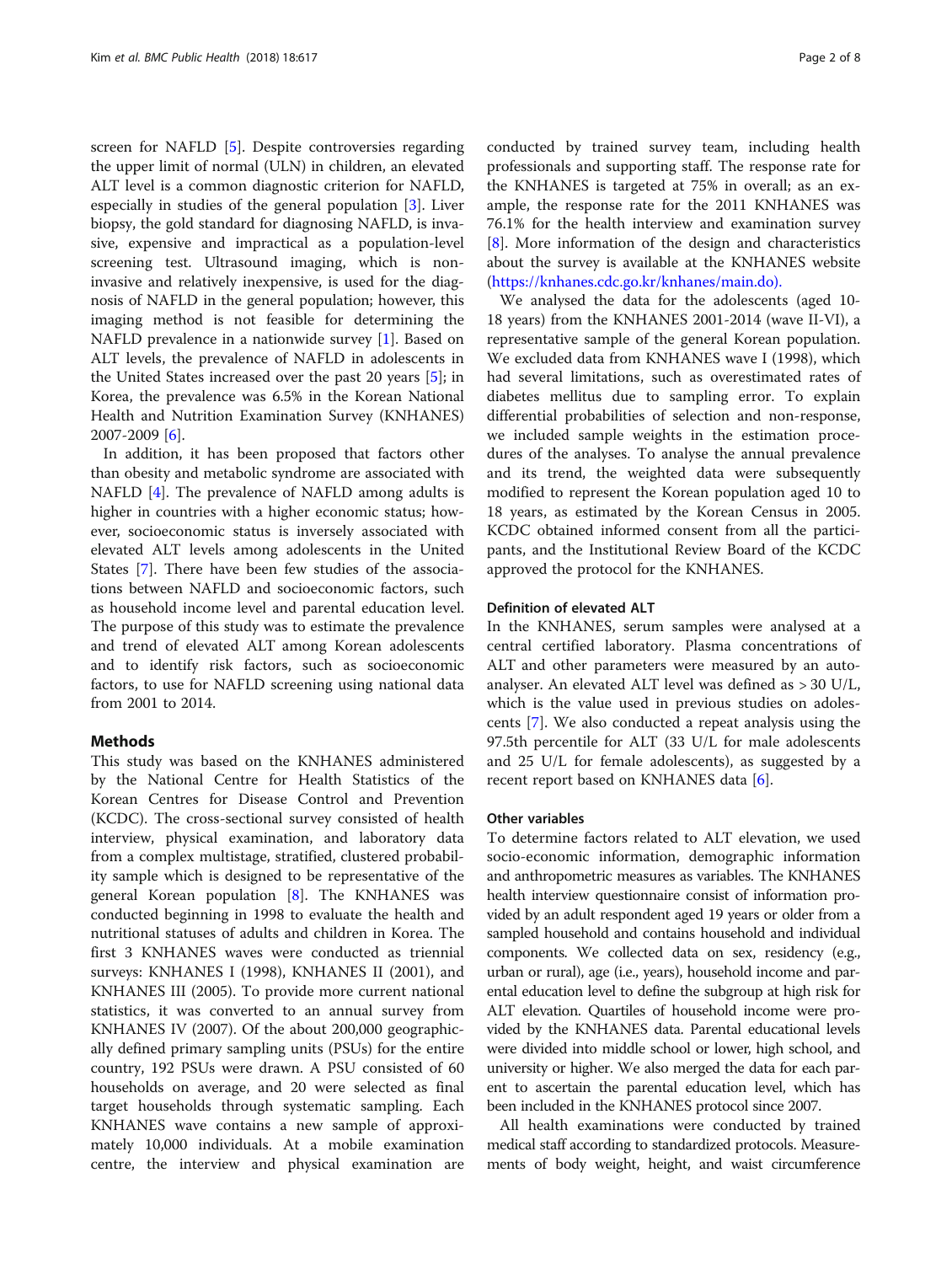were conducted to the nearest 0.1 kg or 0.1 cm. Body mass index (BMI) was calculated as the ratio of weight in kilograms to height in metres squared (kg/m<sup>2</sup>). Using Korean National Growth Charts [[9\]](#page-6-0), we defined the cut-off point for obesity as a BMI at the 95th percentile or 25 kg/m<sup>2</sup>). The cut-off point for truncal obesity was defined as the 90th percentile.

Study subjects were excluded when they had hepatitis B surface antigen, did not have an available blood sample, or were missing data for covariates.

# Statistical analysis

Using the R statistical programming language, we generated figures for the time trend of elevated ALT prevalence and log-transformed ALT level  $[log_e ALT]$  for each survey wave.  $P$  values for linear time trends were calculated using survey regression analysis (SAS, Proc surveyreg) after taking into account the primary sampling units, stratification, and sample weights for time trends. Odds ratios (ORs) and 95% confidence intervals (CIs) for the prevalence of elevated ALT were calculated by univariate survey logistic regression analyses using adjusted sample weights for the study population. Controlling for the factors that showed a significant association in univariate analyses, multiple logistic regression (SAS, Proc surveylogistic) was used to estimate the OR associated with an elevated ALT level. Subsequently, survey regression analysis was performed to estimate the associations among factors, with  $log_e ALT$  as a continuous variable. Factors thought to contribute to  $log_e ALT$ were analysed after adjusting for age and sex in a stepwise multiple linear regression. The sample weights were derived to allow the sample subjects to represent the general Korean population by explaining the complex survey design, survey non-response and poststratification. Sample weights were based on the inverse of selection probabilities, and response rates adjusted for sex and age according to census controls. To reflect the differing probabilities of selection, non-response and non-coverage, these sample weights were included in the estimation processes for all analyses. All of the statistical analyses were conducted using SAS version 9.3 (SAS Institute, Inc., Cary, NC) with a significance level of  $P$ value  $< 0.05$ .

# Ethics statement

This study was exempted from Institutional Review Board (IRB) review because it contained open data and does not include any personally identifiable information (IRB No. E-1608-114-786).

### Results

Of 17,093 adolescents who participated in the survey, 8522 provided blood samples and formed our study

population. Adolescents who were positive for hepatitis B surface antigen  $(n = 20)$  were excluded. Additionally, we excluded 47 adolescents because of missing data for any of the factors, as required in the exclusion criteria. Figure 1 shows the flow chart of sample selection for this study. The weighted and standardized prevalence of elevated ALT levels (defined as ALT > 30 U/L) was 5.3%, and the median ALT level was 12.0 U/L (interquartile range, 10-16) in the study population. The prevalence of elevated ALT was 2.1% among female adolescents and 8. 0% among male adolescents ( $P < 0.001$ ). Density plots of the time trends of ALT levels are presented in Fig. [2.](#page-3-0) No significant trend was found in the prevalence of elevated ALT among male and female adolescents from 2001 to 2014 (Table [1](#page-3-0)). Suspected NAFLD was present in 2.6% of non-obese adolescents and 24.2% of obese adolescents. Using a higher ULN (defined as ALT > 40 U/L), the prevalence of elevated ALT levels was 2.8%. We

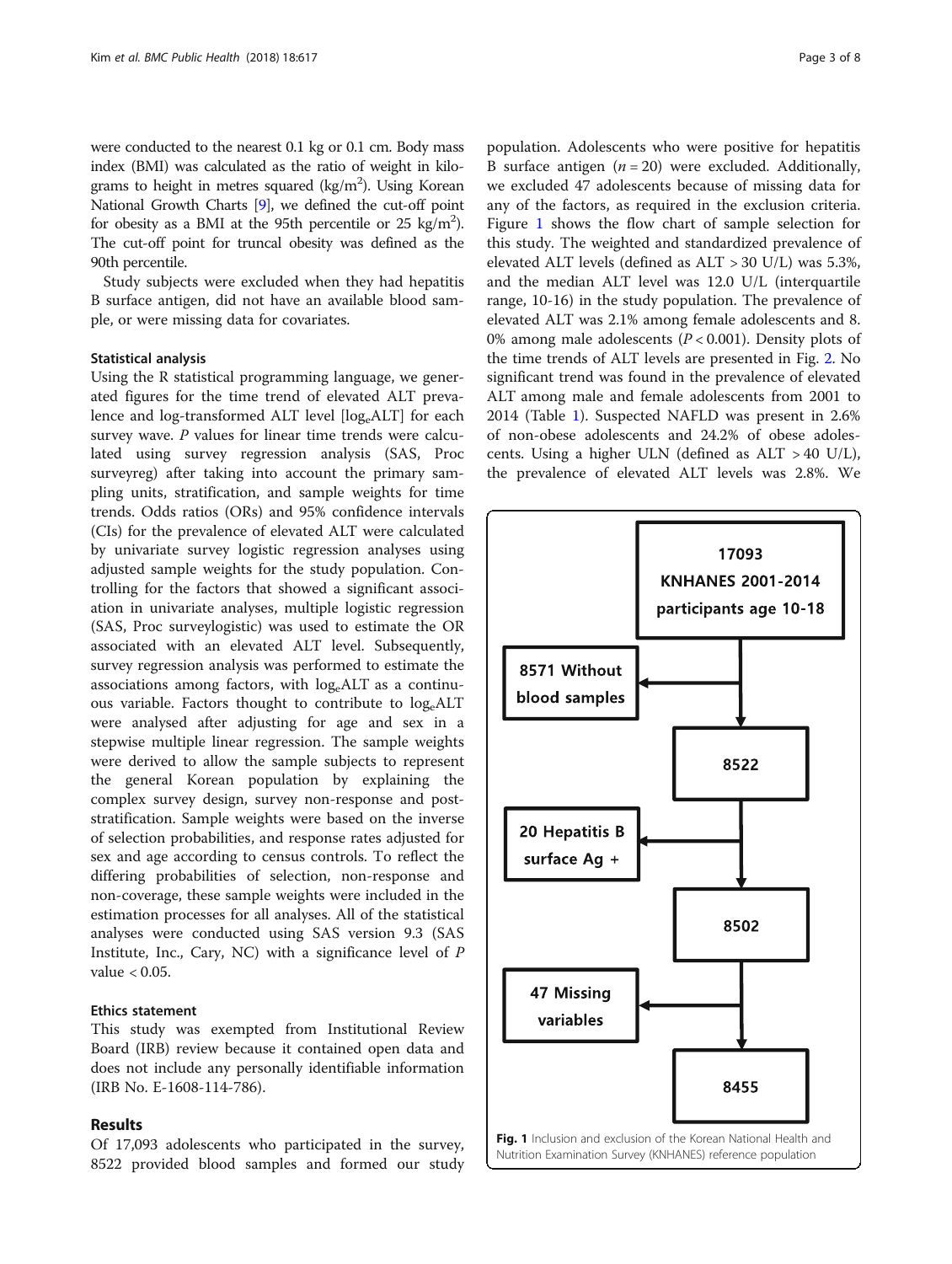

<span id="page-3-0"></span>

repeated the analysis using gender-specific ULNs (> 33 U/L for boys and 25 U/L for girls), and the resulting prevalence was 5.4%.

In the univariate logistic regression analysis, elevated ALT levels were significantly associated with male sex, age, residency, obesity and truncal obesity. In the ageand sex-adjusted analysis, residency, obesity and truncal obesity were significantly associated with elevated ALT levels. In the multiple logistic regression analysis, male sex, obesity, and truncal obesity were independent predictors of elevated ALT (Table [2](#page-4-0)). A comparison of the adolescents whose parents were college graduates and the other groups showed that neither maternal nor paternal education level was significantly associated with elevated ALT.

LogeALT was associated with male sex, obesity, truncal obesity, older age group, and high household income level (Fig. [3](#page-4-0)). In the univariate regression analysis, log<sub>e</sub>ALT was significantly associated with male sex, obesity, truncal obesity and high household income level. After adjusting for age and sex in the multiple regression analysis, these factors remained significantly associated with  $log_e ALT$  (Table [3](#page-5-0)). Neither maternal nor paternal education level was significantly associated with log<sub>e</sub>ALT. Multivariate logistic regression analyses of the subgroups showed a gender disparity in risk factor; urban residence was significant only for the female subgroup (OR = 2.6; 95% CI, 1.2-5.9;  $P = 0.0174$ ).

# **Discussion**

The aim of this study was to examine the prevalence, time trends and risk factors of elevated ALT level, a surrogate marker of NAFLD, among Korean children aged 10–18 years from 2001 to 2014. Our major findings were as follows. First, in the study population, the prevalence of elevated ALT levels was 5.3% (S.E. 0.3), and this prevalence plateaued from 2001 to 2014 in adolescents of both genders. Second, obesity, male sex, truncal obesity and high household income level were associated with elevated ALT. Taken together, our findings suggest that trends in the prevalence of elevated ALT are strongly associated with obesity and that this risk factor could be utilized to identify adolescents with NAFLD, thus potentially preventing disease progression at an early age.

Our first major finding is that the prevalence of an elevated ALT level, which indicates suspected NAFLD, was 5.3% (S.E. 0.3) in the study population. ALT  $\geq$ 30 U/ L is a surrogate marker of NAFLD that has been closely correlated with hepatic fat accumulation in obese children based on ultrasonographic findings [[7\]](#page-6-0). To the best of our knowledge, this is the first estimate of NAFLD prevalence using ALT cut-off level of 30 U/L in a Korean general adolescent population. The prevalence of an elevated ALT level differed from that found in other studies in other countries using the same cut-off level. In the NHANES (National Health and Nutrition

Table 1 Time trend for elevated ALT prevalence by gender: 2001-2014

| <b>Table 1</b> Time tiend for elevated ALT prevalence by genuer. 2001-2014 |                   |                    |                       |                    |                       |          |               |  |  |
|----------------------------------------------------------------------------|-------------------|--------------------|-----------------------|--------------------|-----------------------|----------|---------------|--|--|
| Prevalence<br>% ( $SE^a$ )                                                 | Wave II<br>(2001) | Wave III<br>(2005) | Wave IV<br>$(2007-9)$ | Wave V<br>(2010-2) | Wave VI<br>$(2013-4)$ | Total    | P for trend** |  |  |
| $ALT>$ = 30 M                                                              | 6.9(1.1)          | 6.4(1.2)           | 9.5(1.0)              | 7.8(0.9)           | 7.9(1.1)              | 8.0(0.5) | 0.1563        |  |  |
| AI T $>$ = 30 F                                                            | .6(0.6)           | 2.0(0.7)           | 1.9(0.4)              | .9(0.5)            | .4(0.5)               | 2.1(0.2) | 0.9343        |  |  |
| Total                                                                      | 4.4(0.7)          | 4.4(0.8)           | 6.0(0.6)              | 5.1(0.5)           | 4.8(0.7)              | 5.3(0.3) | 0.2694        |  |  |

<sup>a</sup>SE standard error

\*\*P-value from survey regression analysis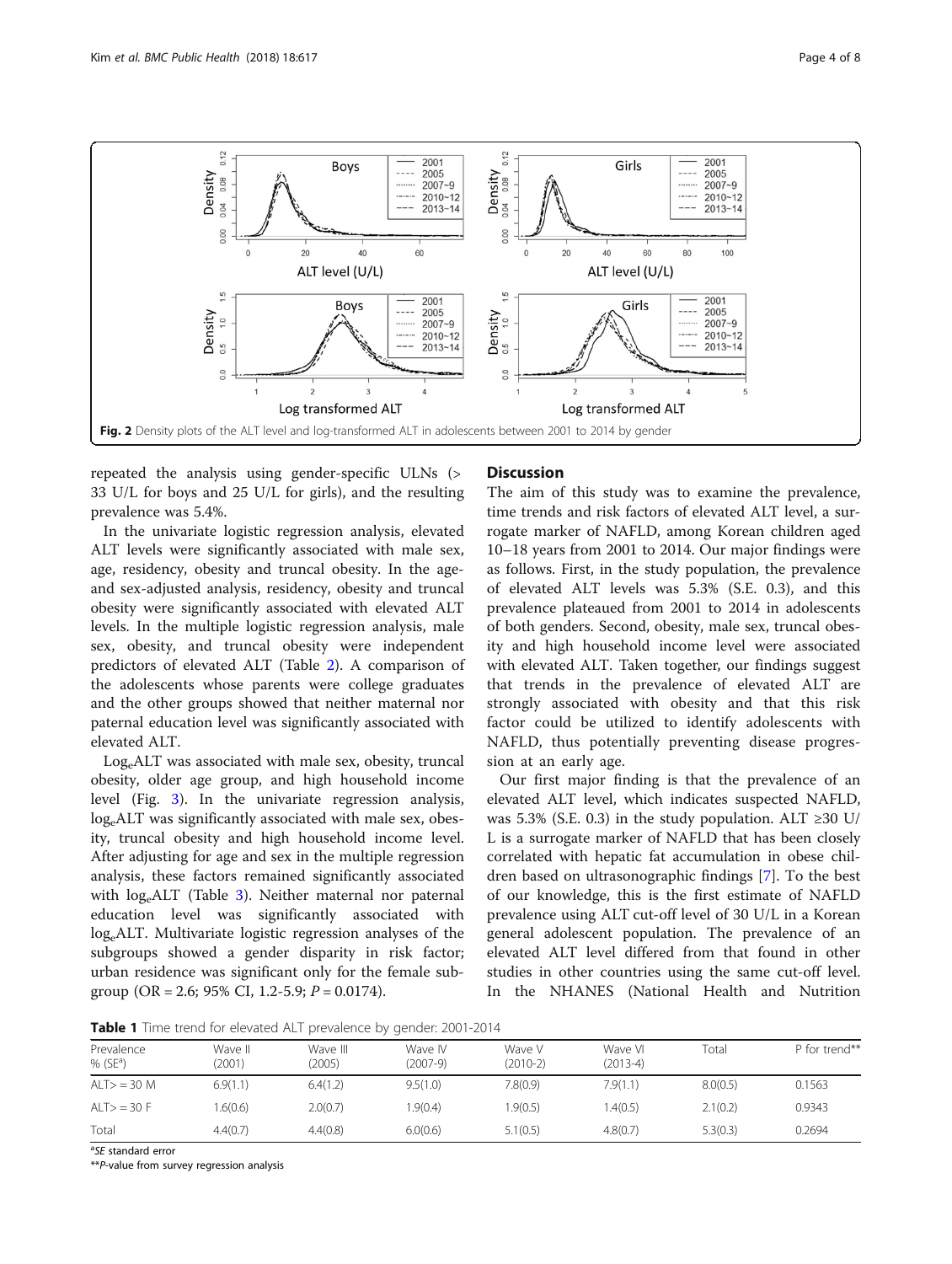|                               | Univariate        |            | Age, sex adjusted  |            | Multivariate      |                          |
|-------------------------------|-------------------|------------|--------------------|------------|-------------------|--------------------------|
| variable                      | OR (95% C.I.)     | $P$ -value | OR (95% C.I.)      | $P$ -value | OR (95% C.I.)     | $P$ -value               |
| Sex                           | $4.5(3.4-6.0)$    | < 0.001    | $4.5(3.4-6.0)$     | < 0.001    | $4.5(3.3-6.2)$    | < 0.001                  |
| Age (year)                    | $1.1(1.0-1.2)$    | < 0.001    | $1.1(1.0-1.2)$     | < 0.001    | $1.1(1.0-1.1)$    | 0.0684                   |
| Town (urban vs. rural)        | $1,4(1,0-2,0)$    | 0.036      | $1.4(1.0-2.0)$     | 0.041      | $1.0(0.9-1.9)$    | 0.1422                   |
| Obesity                       | 15.2(11.8-19.7)   | < 0.001    | $11.2(8.8-14.4)$   | < 0.001    | $7.6(5.3 - 11.0)$ | < 0.001                  |
| Truncal obesity               | $9.1(7.2 - 11.5)$ | < 0.001    | $11.0(8.6 - 14.1)$ | < 0.001    | $2.5(1.8-3.5)$    | < 0.001                  |
| Income                        | $1.1(0.8-1.6)$    | 0.5214     | $1.1(0.6-1.7)$     | 0.675      |                   |                          |
| Edu <sup>a</sup> F (quartile) | $0.8(0.7-1.0)$    | 0.63       | $0.9(0.7-1.1)$     | 0.1786     | -                 | $\overline{\phantom{0}}$ |
| M (quartile)                  | $0.9(0.7-1.0)$    | 0.1312     | $0.9(0.7-1.1)$     | 0.3564     |                   |                          |

<span id="page-4-0"></span>Table 2 Logistic regression analysis by elevated alanine aminotransferase

\*Parental education level was included in the KNHANES protocol starting in 2007

Examination Survey), the prevalence of elevated ALT levels, defined as > 30 U/L, was 2.3% (1994 to 1998), 8. 0% (1999 to 2004), and 6.9% (2007 to 2010) among 12 to 19-year-old adolescents [\[5](#page-6-0)]. For Japanese junior high school students, prevalences of 1.6% (2004) and 2.1% (2007) [[10\]](#page-6-0) have been reported. Possible explanations for these differences include race, sample size and study years. There was no statistical evidence from the meta-regression that the NAFLD prevalence differed by diagnostic method (ALT versus ultrasonography) [[1\]](#page-6-0). However, elevated ALT levels may overestimate NAFLD in normal-weight children and underestimate it in obese children [[11\]](#page-6-0). The actual prevalence of NAFLD in Korean adolescents would be higher than the prevalence estimated using the elevated ALT level; the prevalence of histologically proven NAFLD in adolescents (11.3 to 17.3%) was higher than that reported in the NHANES study (8%) with a five-year overlap [\[12](#page-6-0)].

The trend in the prevalence of elevated ALT plateaued from 2001 to 2014 in adolescents of both genders. A meta-analysis revealed that the prevalence of NAFLD in children and adolescents has not changed over time [\[1](#page-6-0)]. As expected, these results are consistent with a study that reported a plateau in childhood obesity, which is closely associated with NAFLD [\[13](#page-6-0)]. The prevalence of childhood obesity was stable in Korea between 2001 and 2011, ranging from 7.8 to 7.7% among girls and 7.9 to 8. 3% among boys. This finding could be explained by an awareness of the obesity epidemic in children and efforts at both the personal and public levels. The prevalence in each NHANES was 9.1, 10.4, and 10.7% in NHANES IV, V, and VI, respectively. These trend analysis results have some limitations, specifically the possibility of bias resulting from the initial upward trend and subsequent downward trend. Further longitudinal studies based on general populations are needed to examine trends in the prevalence of elevated ALT levels in adolescents.

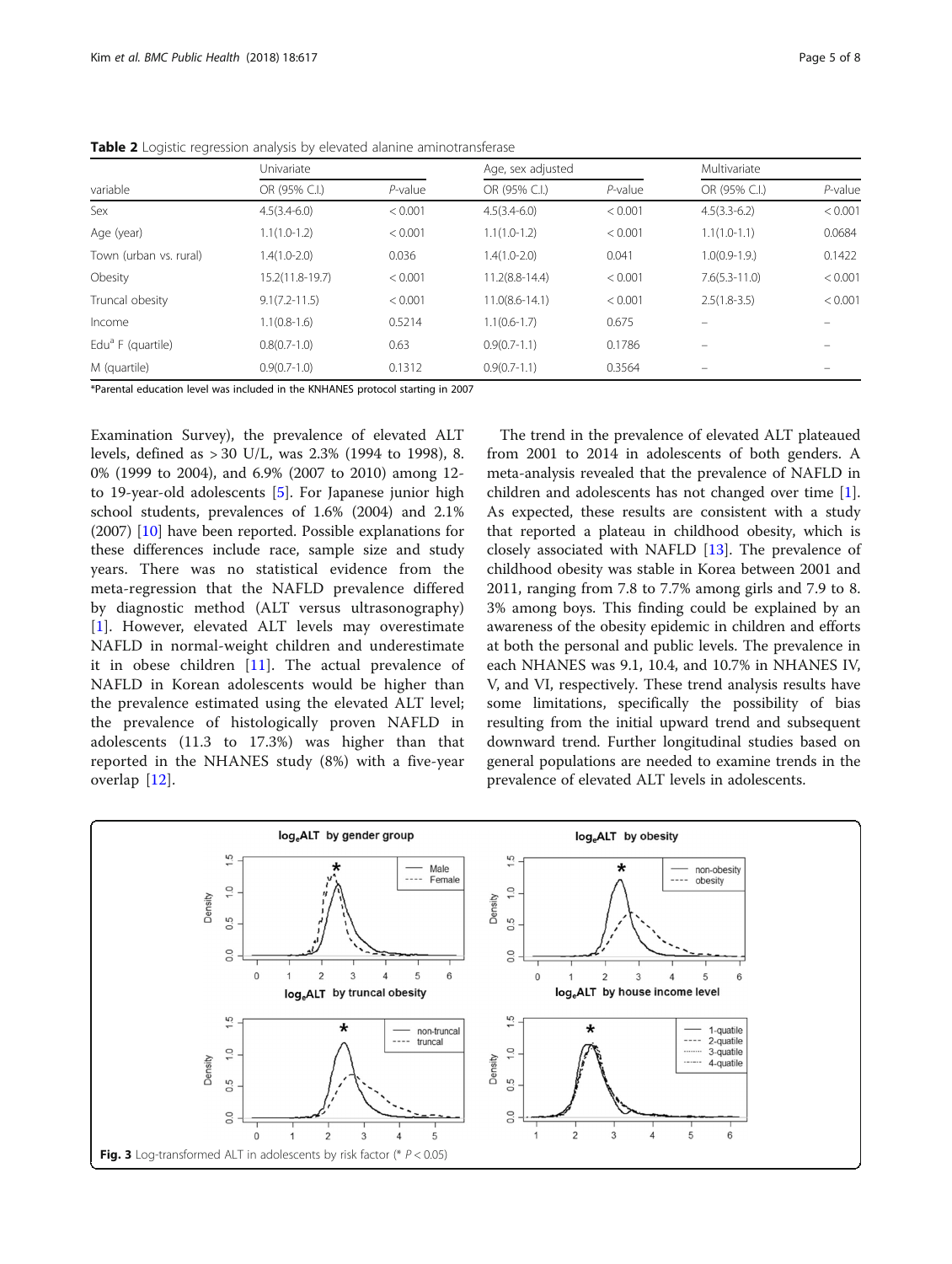|                               | Univariate                    |         | Age, sex adjusted             |         | Multivariate              |            |
|-------------------------------|-------------------------------|---------|-------------------------------|---------|---------------------------|------------|
| Variable                      | Exp(B)                        | p       | Exp(B)                        | D       | Exp(B)                    | $p$ -value |
| Sex (M vs F)                  | $0.29$ (0.26 ~ 0.31)          | < 0.001 | $0.29(0.26 \sim 0.31)$        | < 0.001 | $0.26$ (0.24 $\sim$ 0.29) | < 0.001    |
| Age (year)                    | $0.00 (-0.01 - 0.00)$         | 0.8247  | $0.00$ ( $-0.01$ $\sim$ 0.00) | 0.6493  |                           |            |
| Town                          | $0.03$ ( $-0.01$ $\sim$ 0.06) | 0.1703  | $0.02$ (-0.01 ~ 0.06)         | 0.3297  |                           |            |
| Obesity                       | $0.57(0.52 \sim 0.62)$        | < 0.001 | $0.54$ (0.49~ 0.58)           | < 0.001 | $0.43(0.37-0.49)$         | < 0.001    |
| Truncal obesity               | $0.48$ $(0.43 \sim 0.54)$     | < 0.001 | $0.50(0.45 \sim 0.55)$        | < 0.001 | $0.16(0.09 - 0.22)$       | < 0.001    |
| Income (quartile)             | $0.03$ $(0.02 - 0.04)$        | < 0.001 | $0.03(0.01 - 0.04)$           | < 0.001 | $0.03(0.01 - 0.04)$       | < 0.001    |
| Edu <sup>a</sup> F (quartile) | $0.00$ ( $-0.03$ $\sim$ 0.03) | 0.9647  | $0.00$ ( $-0.03$ $\sim$ 0.03) | 0.9926  |                           |            |
| M (quartile)                  | $0.00 (-0.03 - 0.02)$         | 0.7972  | $0.00$ ( $-0.03$ $\sim$ 0.02) | 0.8636  |                           |            |

<span id="page-5-0"></span>Table 3 Regression analysis by log-transformed alanine aminotransferase

<sup>a</sup>Parental education level was included in the KNHANES protocol starting in 2007

Our second major finding was that obesity, truncal obesity, male sex and high household income level were associated with logeALT. In this study, obesity was the most significant independent risk factor for elevated ALT; this finding is consistent with those of numerous studies [[14\]](#page-6-0). We used KCDC age- and gender-specific BMI values and defined the 95th percentile, or 25 kg/ m<sup>2</sup>, as the cut-off value for "obesity"; this cut-off is lower than other criteria, such as those reported in CDC 2000 (Centers for Disease Control and Prevention Criteria, 2000). Asians have a higher body fat percentage than Europeans with the same BMI and an associated increase in health risk at lower BMI values [[15\]](#page-6-0).

The second purpose of this study was to identify risk factors, especially those that are non-invasive. Most children with obesity (75.8%, 717 of 946) did not have elevated ALT, suggesting that obesity and NAFLD are not interchangeable [\[4](#page-6-0)]. The correlation between suspected NAFLD and truncal obesity supports previous guidelines indicating that truncal obesity is an aspect of metabolic syndrome and indicates that physicians should check a child's waist circumference when their BMI is at the 85th percentile or higher [[16,](#page-6-0) [17](#page-6-0)].

Previous studies have demonstrated that the prevalence of NAFLD varies according to sex and age in both paediatric and adult populations [[11\]](#page-6-0). NAFLD is more common in boys than in girls in both the general population and in clinical studies. The gender disparity in our study is consistent with previous findings, especially those of studies using ALT to assess NAFLD [[14\]](#page-6-0). Although the reason for this remains unclear, differences in muscle mass and sex hormones between genders might be involved  $[18]$  $[18]$ . In addition, several studies have concluded that gender-specific normal limits for ALT should be applied [\[6](#page-6-0), [18,](#page-6-0) [19\]](#page-6-0), but the prevalences based on gender-specific ULNs were similar in our study.

Differences in the prevalence of elevated ALT may also be influenced by environmental factors, location of residence and socioeconomic status [\[20\]](#page-6-0). A recent review

suggested that the prevalence of NAFLD is higher in countries with a higher economic status and is higher in urban settings than in rural settings  $[21]$  $[21]$ . However, there have been few studies on these associations in a general paediatric population. The present study demonstrated that a high household income level was associated with log<sub>e</sub>ALT in the general paediatric population, and a gap between urban and rural populations was for the female adolescents. The results are partially consistent with a recent Korean study that reported that childhood obesity is more prevalent in boys with a high household income [[22\]](#page-7-0). Income has been positively associated with BMI among men in developed Asian countries (Korea and Japan) [\[23\]](#page-7-0). It could be explained by gender specific culture and health behaviour. However, these findings are in contrast with those of Fraser et al., who reported that socioeconomic status is inversely associated with elevated ALT levels based on the NHANES 1999–2004 data [\[7](#page-6-0)]. Further studies based on the latest data are needed to examine the association between socioeconomic status and NAFLD in adolescents. The urban/ rural gap in girls may be explained by lifestyle as less physical activity and a higher calorie diet are more common in urban environments [\[24](#page-7-0)]. We also analysed the association between parental education and elevated ALT but found no relationship.

The present study has several strengths. To the best of our knowledge, this is the first study to analyse trends in the prevalence of elevated ALT in Korea or outside the US. The main strength of this study is the relatively large sample size based on five sets of KNHANES data collected within the last 14 years. It is one of the largest epidemiological studies to determine the prevalence of and risk factors for elevated ALT in a general paediatric population. Furthermore, we conducted the analysis using stratification, clustering and sample weights, which are commonly used when analysing the KNHANES data to calculate correct standard errors [\[25](#page-7-0)]. In addition, this is the first study in a general population to analyse the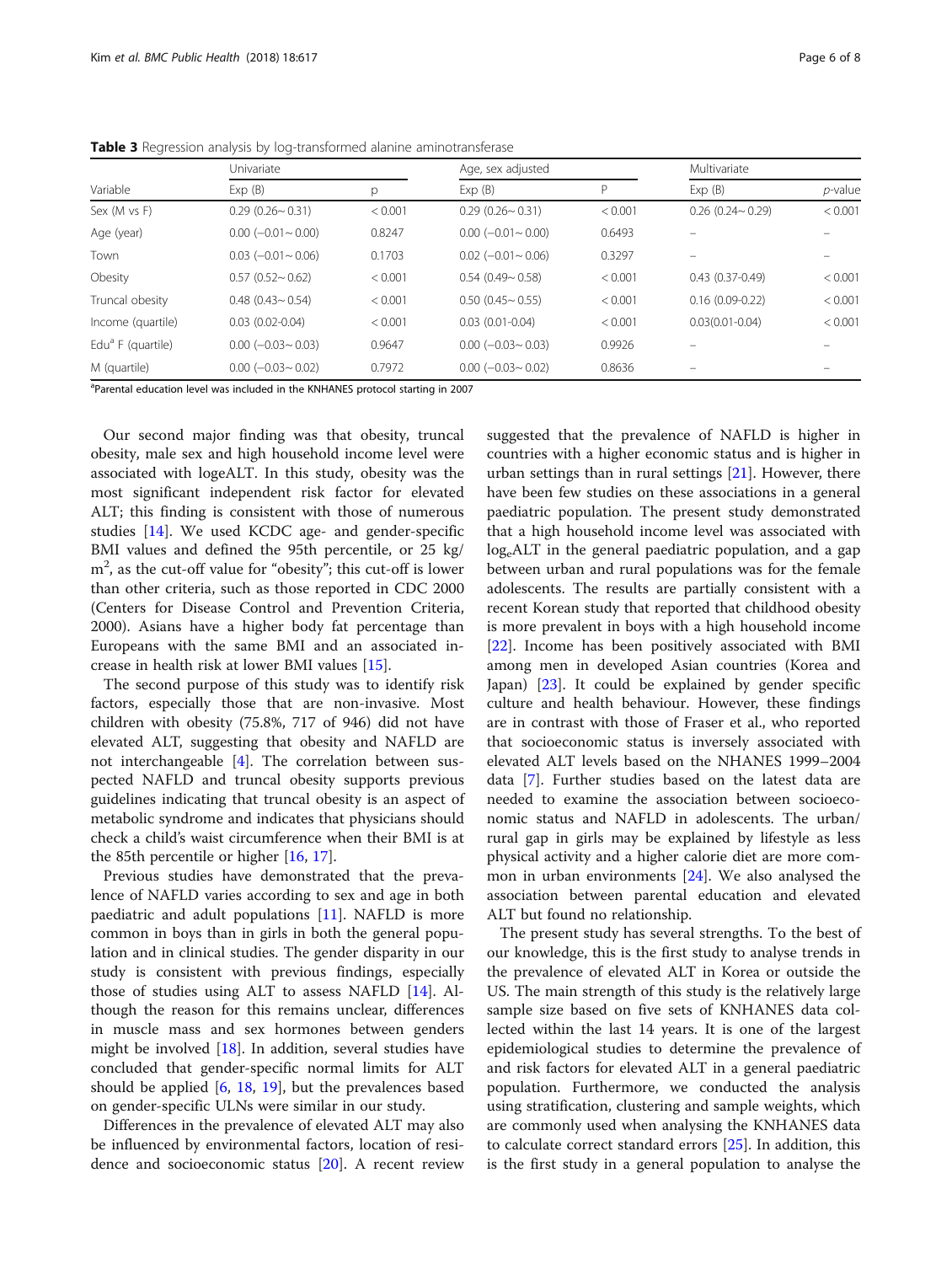<span id="page-6-0"></span>association between paediatric ALT elevation and socioeconomic factors, including household income level and parental education level.

Our study has some limitations. First, in 2007, the KNHANES became an annual survey; thus, the methods used in the surveys were inconsistent, and each KNHANES wave was conducted with different subjects. Therefore, sampling bias may have been introduced, especially when estimating the prevalence and trend of elevated ALT levels. Second, we could not exclude all causes of ALT elevation, such as hepatotoxic medications, daily alcohol ingestion and chronic diseases, because the survey questions for children are limited compared with those for adults. However, the KNHANES is the only available nationwide dataset that represents the health status of the general population.

# Conclusions

In summary, this study found that the prevalence of elevated ALT levels was stable from 2001 to 2014 in adolescents of both genders and identified risk factors associated with childhood ALT elevation. These findings suggest that trends in the prevalence of elevated ALT are associated with trends in obesity, and further studies are needed to identify risk factors for paediatric NAFLD.

#### Abbreviations

ALT: Alanine aminotransferase; BMI: Body mass index; CDC: Korean Centers for Disease Control and Prevention; CI: Confidence interval; KNHANES: Korean National Health and Nutrition Examination Survey; log<sub>e</sub>ALT: Log-transformed ALT level; NAFLD: Non-alcoholic fatty liver disease; NHANES: National Health and Nutrition Examination Survey; OR: Odds ratio; ULN: Upper limit of normal

#### Funding

This study was supported by grants from the Seoul National University Hospital Research Fund.

#### Availability of data and materials

All data generated or analysed during this study are openly available at <https://knhanes.cdc.go.kr/knhanes/eng/index.do> after submitting an e-mail address and completing a short-form information registration.

#### Authors' contributions

JWK contributed to the conception and design of the study, managed the data collection, performed the data analysis, interpreted the data, and drafted the manuscript. KJL supported JWK in data collection and interpretation and drafted the manuscript. YK and JSK contributed to the conception and design of the study. HRY, JYC, and JSM contributed to the study design and provided intellectual input for the development of the manuscript. All the authors participated in the critical discussion of the results, and all read and approved the final manuscript.

#### Ethics approval and consent to participate

These data were approved by the KCDC Institutional Review Board, and all participants provided written informed consent.

#### Competing interests

All authors, JHK, KJL, HRY, JYC, JSM, YK and JSK, declare that they have no competing interests.

# Publisher's Note

Springer Nature remains neutral with regard to jurisdictional claims in published maps and institutional affiliations.

#### Author details

<sup>1</sup>Department of Pediatrics, Seoul National University College of Medicine, Seoul, South Korea. <sup>2</sup> Department of Health Policy and Management, Seoul National University College of Medicine, Seoul, South Korea.

## Received: 29 October 2017 Accepted: 4 May 2018 Published online: 11 May 2018

#### References

- Anderson EL, Howe LD, Jones HE, Higgins JP, Lawlor DA, Fraser A. The prevalence of non-alcoholic fatty liver disease in children and adolescents: a systematic review and meta-analysis. PLoS One. 2015;10:e0140908.
- 2. Moran JR, Ghishan FK, Halter SA, Greene HL. Steatohepatitis in obese children: a cause of chronic liver dysfunction. Am J Gastroenterol. 1983;78:374–7.
- 3. Kohli R, Sunduram S, Mouzaki M, Ali S, Sathya P, Abrams S, Xanthakos SA, Vos M, Schwimmer JB. Pediatric nonalcoholic fatty liver disease: a report from the expert committee on nonalcoholic fatty liver disease (ECON). J Pediatr. 2016;172:9–13.
- 4. Schwimmer JB. Clinical advances in pediatric nonalcoholic fatty liver disease. Hepatology. 2016;63:1718–25.
- 5. Welsh JA, Karpen S, Vos MB. Increasing prevalence of nonalcoholic fatty liver disease among United States adolescents, 1988-1994 to 2007-2010. J Pediatr. 2013;162:496–500. e1
- 6. Park SH, Park HY, Kang JW, Park J, Shin KJ. Aminotransferase upper reference limits and the prevalence of elevated aminotransferases in the Korean adolescent population. J Pediatr Gastroenterol Nutr. 2012;55:668–72.
- 7. Fraser A, Longnecker MP, Lawlor DA. Prevalence of elevated alanine aminotransferase among US adolescents and associated factors: NHANES 1999-2004. Gastroenterology. 2007;133:1814–20.
- 8. Kweon S, Kim Y, Jang MJ, Kim Y, Kim K, Choi S, Chun C, Khang YH, Oh K. Data resource profile: the Korea National Health and nutrition examination survey (KNHANES). Int J Epidemiol. 2014;43:69–77.
- 9. Moon JS, Lee SY, Nam CM, Choi J-M, Choe B-K, Seo J-W, Oh K, Jang M-J, Hwang S-S, Yoo MH. 2007 Korean National Growth Charts: review of developmental process and an outlook. Korean J Pediatr. 2008;51:1–25.
- 10. Tsuruta G, Tanaka N, Hongo M, Komatsu M, Horiuchi A, Hamamoto K, Iguchi C, Nakayama Y, Umemura T, Ichijo T, Matsumoto A, Yoshizawa K, Aoyama T, Tanaka E. Nonalcoholic fatty liver disease in Japanese junior high school students: its prevalence and relationship to lifestyle habits. J Gastroenterol. 2010;45:666–72.
- 11. Nobili V, Alisi A, Newton KP, Schwimmer JB. Comparison of the phenotype and approach to pediatric vs adult patients with nonalcoholic fatty liver disease. Gastroenterology. 2016;150:1798–810.
- 12. Schwimmer JB, Deutsch R, Kahen T, Lavine JE, Stanley C, Behling C. Prevalence of fatty liver in children and adolescents. Pediatrics. 2006;118:1388–93.
- 13. Bahk J, Khang YH. Trends in measures of childhood obesity in Korea from 1998 to 2012. J Epidemiol. 2016;26:199–207.
- 14. Fusillo S, Rudolph B. Nonalcoholic fatty liver disease. Pediatr Rev. 2015;36: 198–205. quiz 6
- 15. Quak SH, Furnes R, Lavine J, Baur LA, Obesity Working G. Obesity in children and adolescents. J Pediatr Gastroenterol Nutr. 2008;47:254–9.
- 16. Barlow SE, Expert C. Expert committee recommendations regarding the prevention, assessment, and treatment of child and adolescent overweight and obesity: summary report. Pediatrics. 2007;120(Suppl 4):S164–92.
- 17. Vajro P, Lenta S, Socha P, Dhawan A, McKiernan P, Baumann U, Durmaz O, Lacaille F, McLin V, Nobili V. Diagnosis of nonalcoholic fatty liver disease in children and adolescents: position paper of the ESPGHAN hepatology committee. J Pediatr Gastroenterol Nutr. 2012;54:700–13.
- 18. Poustchi H, George J, Esmaili S, Esna-Ashari F, Ardalan G, Sepanlou SG, Alavian SM. Gender differences in healthy ranges for serum alanine aminotransferase levels in adolescence. PLoS One. 2011;6:e21178.
- 19. Schwimmer JB, Dunn W, Norman GJ, Pardee PE, Middleton MS, Kerkar N, Sirlin CB. SAFETY study: alanine aminotransferase cutoff values are set too high for reliable detection of pediatric chronic liver disease. Gastroenterology. 2010;138:1357–64. 64.e1-2
- 20. Berardis S, Sokal E. Pediatric non-alcoholic fatty liver disease: an increasing public health issue. Eur J Pediatr. 2014;173:131–9.